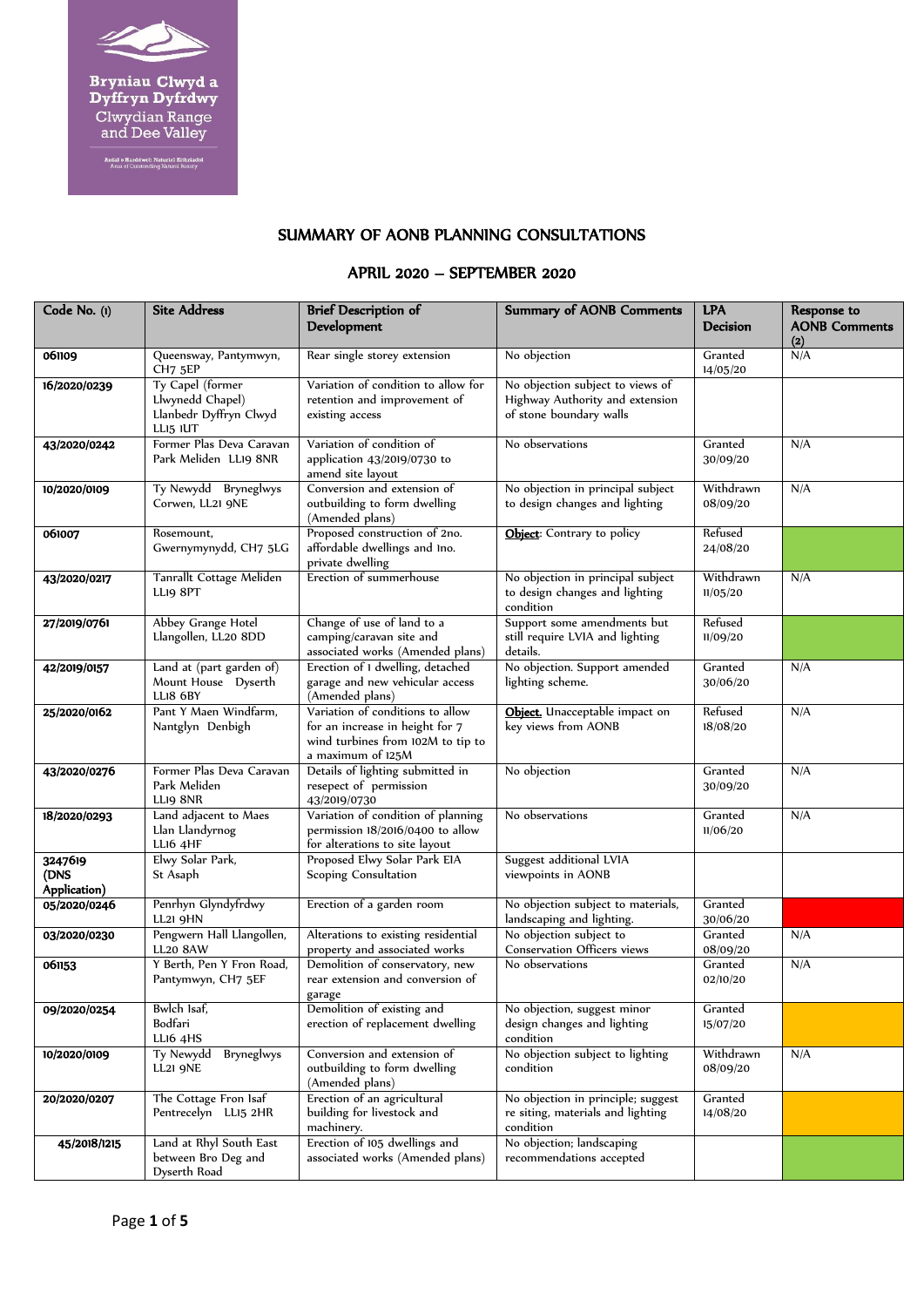| Code No. (1) | <b>Site Address</b>                          | <b>Brief Description of</b><br>Development                          | <b>Summary of AONB Comments</b>                                  | <b>LPA</b><br><b>Decision</b> | Response to<br><b>AONB Comments</b> |
|--------------|----------------------------------------------|---------------------------------------------------------------------|------------------------------------------------------------------|-------------------------------|-------------------------------------|
| 03/2020/0306 | Swn Y Ddyfrdwy Berwyn,                       | Proposed single storey extension                                    | No objection subject to lighting                                 | Granted                       | (2)                                 |
|              | Llangollen, LL20 8AL                         |                                                                     | condition                                                        | 23/07/20                      |                                     |
| 03/2020/0183 | Land adjoining Waterloo                      | Variation of condition (code no.                                    | No objection                                                     | Granted                       | N/A                                 |
|              | House Llangollen                             | 03/2014/1434) to allow further                                      |                                                                  | 15/09/20                      |                                     |
|              | <b>LL20 8AD</b>                              | time for approval of reserved                                       |                                                                  |                               |                                     |
| 42/2020/0209 | Craig Y Castell Lodge                        | matters<br>Erection of first floor extension to                     | No objection in principle subject                                | Withdrawn                     | N/A                                 |
|              | Dyserth                                      | dwelling                                                            | to design changes                                                | 09/06/20                      |                                     |
|              | LLI8 6DE                                     |                                                                     |                                                                  |                               |                                     |
| 47/2020/0216 | Brynllithrig Bach Cottage                    | Use of glamping pod for holiday                                     | No objection subject to materials                                | Granted                       |                                     |
|              | Rhuallt LLI7 OTP                             | accommodation                                                       | and lighting                                                     | 15/07/20                      |                                     |
| 21/2020/0295 | 13 Cae Derwen Llanferres                     | Erection of a two storey and single                                 | No objection                                                     | Granted                       | N/A                                 |
| 41/2020/0308 | CH <sub>7</sub> 5SX<br>Land south-west of Ty | storey extension to dwelling<br>Details of landscaping submitted    | No objection subject to additional                               | 23/06/20<br>Granted           |                                     |
|              | Draw Farm Bodfari                            | in accord with condition 4 of                                       | landscaping                                                      | 10/07/20                      |                                     |
|              | LLI6 4DP                                     | planning permission 41/2019/0671                                    |                                                                  |                               |                                     |
| 15/2020/0255 | Y Beudy                                      | Erection of a car port, stables and                                 | Object. Unacceptable impact on                                   | Withdrawn                     | N/A                                 |
|              | Llanarmon Yn Ial                             | manege together with associated                                     | <b>AONB</b>                                                      | 12/06/20                      |                                     |
|              | CH7 4TB                                      | hardstanding, track, fencing, flood                                 |                                                                  |                               |                                     |
|              |                                              | lights and access                                                   |                                                                  | Granted                       |                                     |
| 05/2020/0324 | Bryn Bach Glyndyfrdwy<br>LL21 9HN            | Demolition of existing single<br>storey extension and erection of   | No objection subject to design<br>changes and lighting condition | 12/06/20                      |                                     |
|              |                                              | new 2 storey extension                                              |                                                                  |                               |                                     |
| 061242       | Muirhead, Pantymwyn,                         | Alteration and extension to                                         | Request additional information to                                | Granted                       |                                     |
|              | CH7 5EN                                      | existing dwelling, including lifting                                | assess scale of development                                      | 22/10/20                      |                                     |
|              |                                              | the roof                                                            |                                                                  |                               |                                     |
| 061313       | 12 Erw Wen, Trelawnyd,                       | Erection of single storey extension                                 | No objection                                                     | Granted                       | N/A                                 |
| 10/2020/0304 | LLI8 6DH<br>Playing Field,                   | to side of dwelling<br>Lawful Development Certificate               | No objection                                                     | 29/06/20<br>Granted           | N/A                                 |
|              | Bryneglwys                                   | for existing use to reinstate play                                  |                                                                  | 03/07/20                      |                                     |
|              | LL21 9LL                                     | equipment                                                           |                                                                  |                               |                                     |
| 21/2020/0292 | Erw Las                                      | Sub-division of existing dwelling to                                | Concerns re principle and                                        | Refused                       |                                     |
|              | Eryrys                                       | form 2 semi-detached dwellings                                      | precedent                                                        | 16/09/20                      |                                     |
|              | CH7 4DD                                      |                                                                     |                                                                  |                               |                                     |
| 061270       | Erw Deg, Pantymwyn,<br>CH7 5EW               | Erection of domestic garage and<br>store                            | Concerns re need for new<br>garage/store                         | Refused<br>02/10/20           |                                     |
| 42/2020/0209 | Craig Y Castell Lodge,                       | Erection of first floor extension to                                | No observations                                                  | Withdrawn                     | N/A                                 |
|              | Dyserth                                      | dwelling                                                            |                                                                  | 09/06/20                      |                                     |
|              | LLI8 6DE                                     | (Additional information)                                            |                                                                  |                               |                                     |
| 03/2020/0357 | Bryn Goleu, Geufron                          | Alterations to garage to form a                                     | No objection subject to design                                   | Granted                       |                                     |
|              | Llangollen,<br><b>LL20 8DY</b>               | holiday unit and associated works                                   | changes, lighting and holiday use<br>conditions                  | 25/09/20                      |                                     |
| 03/2020/0379 | Llangollen,<br>Ty Brethyn                    | Installation of a ground mounted                                    | No objection subject to                                          | Granted                       |                                     |
|              | LL20 7BS                                     | solar panel array                                                   | reinstatement of the land                                        | 21/07/20                      |                                     |
| 061351       | 16 Rhodfa Cilcain, Mold,                     | Proposed rear extension and                                         | No observations                                                  | Granted                       | N/A                                 |
|              | CH7 IGR                                      | garage conversion                                                   |                                                                  | 29/09/20                      |                                     |
| 061232       | 8 Llys Fammau,                               | Erection of a dayroom to rear of                                    | No objection                                                     | Granted                       | N/A                                 |
|              | Pantymwyn,<br>CH7 5EZ                        | existing property with a glazed<br>link                             |                                                                  | 29/06/20                      |                                     |
| 47/2020/0286 | Clwyd Agricultural Ltd,                      | Variation of permission                                             | No objection                                                     | Granted                       | N/A                                 |
|              | Terfyn Farm, Cwm LL18                        | 47/2013/1401 to allow a further 5                                   |                                                                  | 21/07/20                      |                                     |
|              | 6HT                                          | years for commencement                                              |                                                                  |                               |                                     |
| 17/2020/0373 | Bryn Hyfryd Llandegla                        | Proposed extensions to side and                                     | No objection subject to materials                                | Granted                       |                                     |
|              | LLII 3AN                                     | front of dwelling and conversion                                    | and lighting conditions                                          | 11/08/20                      |                                     |
| 061165       | Wood Bank,                                   | of garage<br>Divide off part of existing garden                     | No objection subject to retention                                | Refused                       | N/A                                 |
|              | Gwernymynydd, CH7 5LQ                        | and build a detached house                                          | of existing hedges, trees and walls                              | 03/09/20                      |                                     |
| 061330       | Maes Mynan Hall &                            | Change of windows, doors,                                           | No objection subject to lighting                                 | Withdrawn                     | N/A                                 |
|              | Convalescent Home,                           | erection of porches and lean to                                     | condition                                                        |                               |                                     |
|              | Afonwen, CH7 5UB                             | covered leisure area                                                |                                                                  |                               |                                     |
| 47/2020/0408 | St Beuno's College                           | Alterations to east range to create                                 | No objection subject to lighting                                 | Granted                       |                                     |
|              | Tremeirchion                                 | new meeting space, chapel                                           | details                                                          | 10/08/20                      |                                     |
|              | LLI7 0AS                                     | entrance and alterations to<br>improve access and other facilities. |                                                                  |                               |                                     |
| 20/2020/0396 | Garth Y Fron Pentrecelyn                     | Erection of extensions to side and                                  | No objection subject to lighting                                 | Granted                       |                                     |
|              | LL15 2HR                                     | rear of dwelling and associated                                     | details                                                          | 08/07/20                      |                                     |
|              |                                              | works                                                               |                                                                  |                               |                                     |
| 22/2020/0354 | Cart House Siglen Ucha                       | Erection of ground floor extension                                  | No objection subject to materials                                | Granted                       |                                     |
|              | Llangynhafal LL16 4LP                        | and alterations to existing                                         | and lighting details                                             | 29/06/20                      |                                     |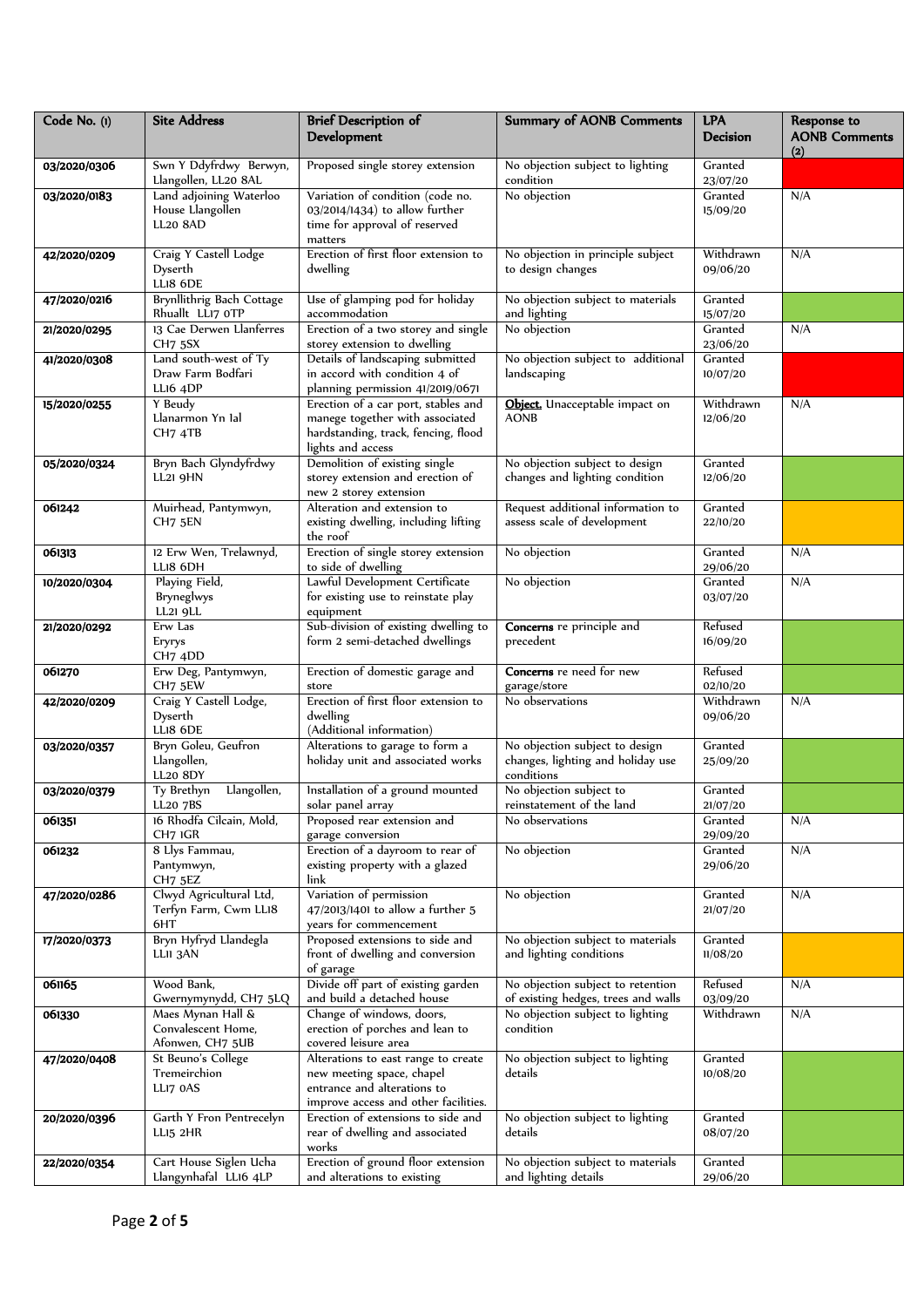| Code No. (1) | <b>Site Address</b>                                                | <b>Brief Description of</b><br><b>Development</b>                                                                                                                                                     | <b>Summary of AONB Comments</b>                                                                                                | <b>LPA</b><br><b>Decision</b> | Response to<br><b>AONB Comments</b><br>(2) |
|--------------|--------------------------------------------------------------------|-------------------------------------------------------------------------------------------------------------------------------------------------------------------------------------------------------|--------------------------------------------------------------------------------------------------------------------------------|-------------------------------|--------------------------------------------|
|              |                                                                    | property                                                                                                                                                                                              |                                                                                                                                |                               |                                            |
| 18/2020/0430 | Land adjacent to Maes<br>Llan Llandyrnog<br>LL16 4HF               | Variation of condition of<br>permission 18/2016/0400 to allow<br>two extra years for approval of<br>details                                                                                           | No objection                                                                                                                   | Granted<br>30/07/20           | N/A                                        |
| 18/2020/0381 | Bryn Celyn Llandyrnog<br><b>LLI6 4NA</b>                           | Change of use of land by siting of<br>2 holiday pods and associated<br>works                                                                                                                          | No objection subject to siting,<br>materials landscaping, lighting and<br>holiday use conditions                               | Granted<br>07/09/20           |                                            |
| 25/2020/0162 | Pant Y Maen Windfarm.<br>Nantglyn Denbigh                          | Variation of conditions to allow<br>for an increase in height for 7<br>wind turbines from 102M to tip to<br>a maximum of 125M (Additional<br>information)                                             | Maintain Objection. Unacceptable<br>impact on key views from AONB                                                              | Refused<br>18/08/20           | N/A                                        |
| 03/2019/0955 | Pengwern Hall Pengwern<br>Llangollen LL20 8AW                      | Removal of walls, erection of<br>internal pillars to form veranda,<br>formation of second floor.<br>Replacement windows, landscaping<br>and associated works (Listed<br><b>Building Application</b> ) | No objection subject to<br><b>Conservation Officer views</b>                                                                   | Granted<br>07/09/20           | N/A                                        |
| 41/2020/0453 | Tan y Fallen<br>Bodfari<br>LL16 4DS                                | Erection of two storey pitched<br>roof extension at side of dwelling                                                                                                                                  | No objection                                                                                                                   | Granted<br>10/08/20           | N/A                                        |
| 17/2019/0698 | Tyddyn Graig Llandegla<br>LLII 3BG                                 | Continuation of use of land and<br>retention of building in connection<br>with dog kennel use (retrospective<br>application)                                                                          | Object - deplore retrospection,<br>inappropriate scale and design;<br>suggest alternative scheme.                              |                               |                                            |
| 47/2020/0464 | Land south to Burwen,<br>Rhuallt<br>LLI7 OTE                       | Variation of Condition of planning<br>permission 47/2018/1066 to allow<br>grey tiles in lieu of slates                                                                                                | Favour retention of natural slate<br>as roofing material                                                                       | Granted<br>14/08/20           |                                            |
| 21/2020/0368 | Silverwood House<br>Gwernymynydd CH7 5LE                           | Erection of a detached two-storey<br>building containing triple garage<br>with home office, gym and games<br>room above                                                                               | No objection in principle but<br><b>concerns</b> about the scale of<br>development. Suggest redesign<br>and lighting condition | Granted<br>11/08/20           |                                            |
| 09/2020/0461 | Maes Sied,<br>Bodfari<br>LLI6 4HU                                  | Erection of camping pods and<br>associated sauna pod, alterations<br>to existing access and formation of<br>internal access road                                                                      | No objection in principle but<br>concerns about siting. Suggest<br>alternative siting, holiday use and<br>lighting conditions  | Granted<br>20/10/20           |                                            |
| 21/2020/0514 | Fron Hen<br>Llanferres<br>CH7 5SH                                  | Proposed erection of single-storey<br>extension                                                                                                                                                       | No objection, suggest design<br>changes and lighting condition                                                                 | Granted<br>04/09/20           |                                            |
| 03/2020/0347 | Hollytops, Llangollen,<br><b>LL20 7BW</b>                          | Erection of extensions and<br>alterations to existing dwelling                                                                                                                                        | No objection, suggest materials<br>and lighting condition                                                                      | Granted<br>04/09/20           |                                            |
| 03/2020/0357 | Bryn Goleu,<br>Geufron, Llangollen,<br><b>LL20 8DY</b>             | Alterations to garage to form a<br>holiday unit (Amended plans)                                                                                                                                       | No objection subject to design<br>changes, lighting and holiday use<br>conditions                                              | Granted<br>25/09/20           | N/A                                        |
| 07/2020/0523 | Blaen Y Glyn Cynwyd,<br>Corwen<br>LL21 OND                         | Variation of condition of<br>permission 07/2015/1102 to allow<br>more time for commencement of<br>extensions to dwelling                                                                              | No objection                                                                                                                   | Withdrawn<br>16/09/20         | N/A                                        |
| 061496       | Maes Alyn,<br>Cilcain,<br>CH7 5PG                                  | Approval of reserved matters for<br>new dwelling (outline approval<br>059568)                                                                                                                         | No objection subject to materials,<br>landscaping and protection of<br>trees                                                   | Granted<br>18/09/20           |                                            |
| 03/2020/0505 | 18 Castle Street<br>Llangollen,<br><b>LL20 8NU</b>                 | Change of use of ground and first<br>floors to a fish and chip restaurant                                                                                                                             | No objection subject to<br>Conservation Officer views and<br>further details                                                   | Refused<br>15/09/20           |                                            |
| 03/2019/1075 | Car Park, Llangollen<br>Pavilion,<br>Llangollen<br><b>LL20 8SS</b> | Erection of 7 dwellings, creation of<br>accesses, and associated works                                                                                                                                | Concerns re design and scale of<br>development and loss of trees and<br>hedges.                                                | Withdrawn<br>25/09/20         | N/A                                        |
| 03/2020/0548 | Outbuilding at Bryn<br>Oerog, Trevor<br><b>LL20 7TA</b>            | Conversion of outbuilding to form<br>holiday let accommodation unit                                                                                                                                   | No objection subject to County<br>Ecologist views, lighting and<br>holiday use conditions                                      | Granted<br>11/09/20           |                                            |
| 15/2020/0410 | North Hills Farm<br>Graianrhyd<br>CH7 4QS                          | Details of landscaping in<br>accordance with permission code<br>no. 15/2019/0250                                                                                                                      | No objection, suggest additional<br>hedge planting                                                                             | Granted<br>24/08/20           |                                            |
| 27/2020/0376 | Land at Rock Farm<br>Eglwyseg<br>LL20 8EH                          | Construction of a sheltered slurry<br>lagoon and associated works                                                                                                                                     | No objection subject to materials<br>and landscaping                                                                           |                               |                                            |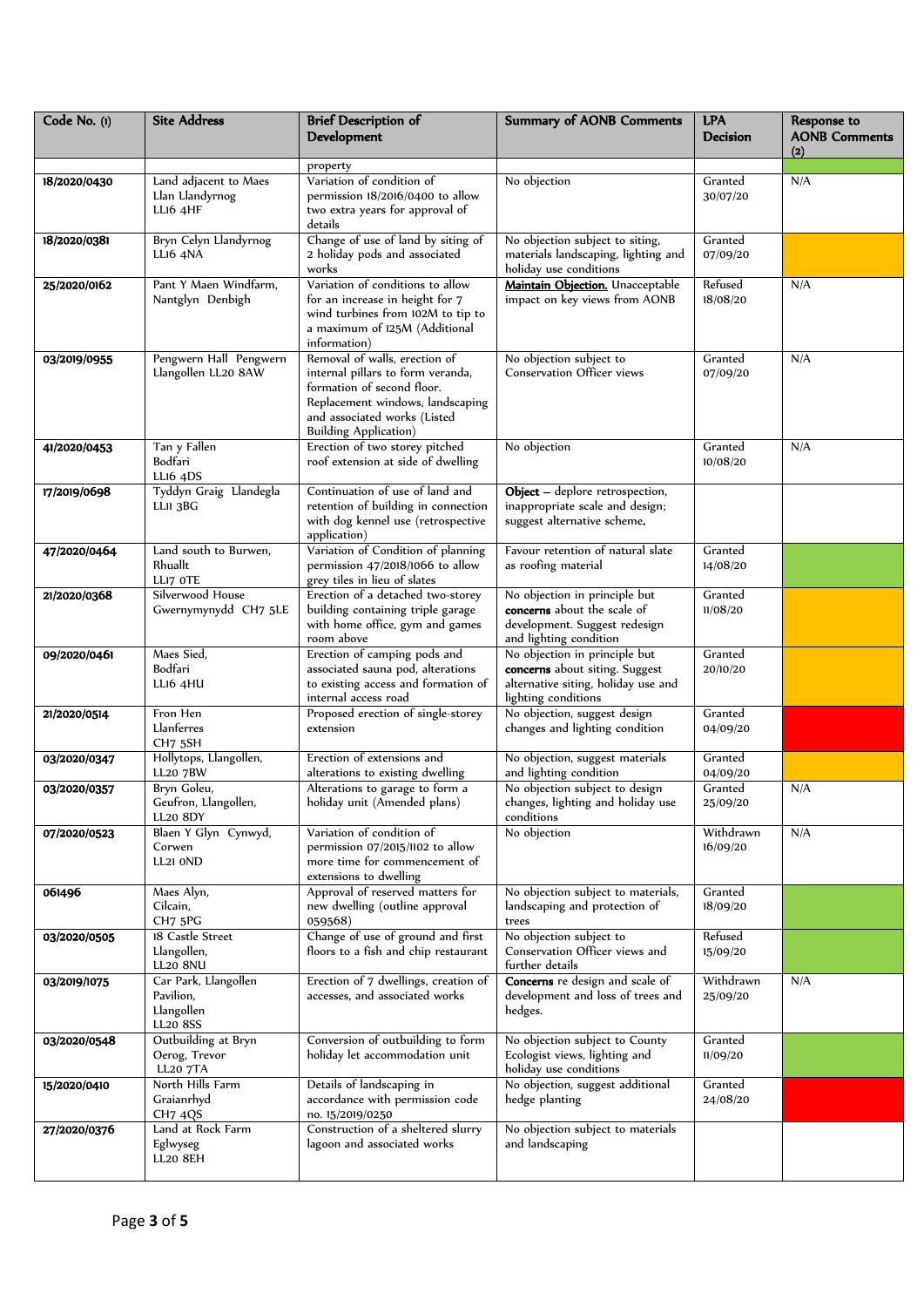| Code No. (1) | <b>Site Address</b>                                                 | <b>Brief Description of</b><br>Development                                                                            | <b>Summary of AONB Comments</b>                                                                        | <b>LPA</b><br><b>Decision</b>             | Response to<br><b>AONB Comments</b><br>(2) |
|--------------|---------------------------------------------------------------------|-----------------------------------------------------------------------------------------------------------------------|--------------------------------------------------------------------------------------------------------|-------------------------------------------|--------------------------------------------|
| 20/2020/0575 | Caer Wyn, Graigfechan<br>LLI5 2HB                                   | Erection of a single storey side<br>extension to replace existing<br>garage                                           | No objection subject to lighting<br>condition                                                          | Granted<br>11/09/20                       |                                            |
| 05/2020/0455 | Ty Lawr Glyndyfrdwy<br><b>LL21 9HP</b>                              | Demolition of existing extensions,<br>erection of rear extension, porch<br>and associated works                       | No objection subject to materials,<br>landscaping and lighting condition                               | Granted<br>29/09/20                       |                                            |
| 22/2020/0537 | Wern Fawr Llangynhafal<br>Ruthin, LL15 IRT                          | Conversion of coach house as<br>ancillary accommodation for<br>existing dwelling and new<br>driveway                  | No objection subject to<br>Conservation Officer views and<br>lighting condition                        | Granted<br>01/03/21<br>(Driveway<br>only) | N/A                                        |
| 03/2020/0406 | The Old Vicarage Nursing<br>Home Llangollen, LL20<br>8HF            | Erection of three two-storey<br>terraced dwellings and associated<br>works                                            | No objection subject to<br>Conservation Officer views,<br>materials and lighting                       | Withdrawn<br>07/09/20                     | N/A                                        |
| 27/2020/0497 | Land at Bedw Isa Rhewl<br>Llangollen, Ll20 7YT                      | Siting of timber holiday cabin and<br>treatment plant (resubmission)                                                  | Object - inappropriate<br>development in open countryside                                              | Refused<br>06/10/20                       |                                            |
| 18/2020/0607 | Fron Fanadl Llandyrnog<br>LLI6 4HR                                  | Erection of an attached car port                                                                                      | No objection                                                                                           | Granted<br>23/09/20                       | N/A                                        |
| 21/2019/1032 | The Paddock Llanferres<br>CH <sub>7</sub> 5SH                       | Erection of extension to existing<br>domestic ancillary building and<br>new access track (partly<br>retrospective)    | Concerns re principle of<br>development, suggest re<br>consideration as a rural enterprise<br>dwelling | Withdrawn<br>06/09/20                     | N/A                                        |
| 42/2020/0596 | Trecastell Barn Dyserth<br><b>LL18 6BS</b>                          | Erection of timber building for<br>storage of classic cars within<br>existing barn                                    | No objection subject to<br><b>Conservation Officer views</b>                                           | Granted<br>28/09/20                       | N/A                                        |
| 18/2020/0381 | Bryn Celyn Llandyrnog<br>LLI6 4NA                                   | Change of use of land to storage<br>of building materials (B8) and<br>siting of 2 holiday pods (Amended<br>proposals) | No objection in principle but<br>concerns re siting of pods and<br>storage of building materials       | Granted<br>07/09/20                       | N/A                                        |
| 10/2020/0582 | Rhos Lydan Bryneglwys<br><b>LL21 9NP</b>                            | Erection of a dry manure cattle<br>store                                                                              | No objection subject to materials<br>and lighting conditions                                           | Granted<br>25/09/20                       |                                            |
| 03/2020/0472 | Pengwern Hall Llangollen,<br><b>LL20 8AW</b>                        | Construction of a slurry lagoon<br>and associated works                                                               | No objection subject to<br>landscaping and fence details                                               | Granted<br>10/02/21                       |                                            |
| 061315       | Bryn Rhodyn,<br>Cilcain,<br>CH7 5HR                                 | Holiday Accommodation - Lodges<br>and associated Reception Building                                                   | No objection in principle but<br>concerns about overdevelopment,<br>landscaping and lighting           | Withdrawn<br>23/02/21                     | N/A                                        |
| 21/2020/0683 | 6 Bryn Eithin Llanferres<br><b>CH7 5SJ</b>                          | Demolition of conservatory and<br>erection of extension                                                               | No objection subject to lighting<br>condition                                                          | Granted<br>03/11/20                       |                                            |
| 061521       | Tan Y Fron, Llanasa, CH8<br><b>9NE</b>                              | Conversion of existing garage to<br>annex accommodation                                                               | No objection subject to ancillary<br>use condition                                                     | Granted<br>14/12/20                       |                                            |
| 15/2020/0434 | Cabin Adj to Ffynnon Y<br>Berth, Llanferres,<br>CH <sub>7</sub> 5TA | Lawful Development Certificate<br>for existing use of land for a static<br>caravan                                    | Concerns about adverse landscape<br>impact                                                             | Granted<br>26/10/20                       |                                            |
| 20/2020/0584 | Land Adjacent to Bwlch Y<br>Llyn Pentre Coch LL15<br>2Y]            | Details of dwelling and<br>landscaping - outline permission<br>20/2019/0884                                           | Suggest materials, landscaping and<br>lighting details                                                 | Granted<br>02/10/20                       |                                            |
| 17/2020/0648 | Y Graig, Llandegla LLII<br>3BG                                      | Alterations and extension to<br>dwelling                                                                              | No objection subject to materials<br>and lighting                                                      | Granted<br>20/10/20                       |                                            |
| 21/2020/0643 | St Davids, Cadole CH7<br>5LL                                        | Erection of timber building for use<br>as home office                                                                 | No objection subject to<br>landscaping and lighting                                                    | Granted<br>05/10/20                       |                                            |
| 15/2020/0668 | Tawelfan, Eryrys CH7<br>4DD                                         | Proposed extensions and internal<br>alterations                                                                       | No objection subject to render<br>details and lighting                                                 | Granted<br>21/10/20                       |                                            |
| 10/2020/0642 | Land at Brooklyn<br>Bryneglwys Corwen, LL21<br>9LG                  | Variation of Conditions of outline<br>planning permission 10/2017/0330<br>to allow extension of time                  | No objection                                                                                           |                                           | N/A                                        |
| 07/2020/0672 | Outbuilding at Cwm<br>Uchaf Cynwyd Corwen,<br>LL21 ONE              | Conversion of outbuilding to a<br>holiday let, erection of a car port                                                 | No objection subject to lighting<br>details and reduced glazing                                        | Granted<br>28/10/20                       |                                            |

# Policy and Strategic Consultation Responses: April 2020 - September 2020

WG Consultation – Noise, Air Quality and Soundscape: Review of TAN 11